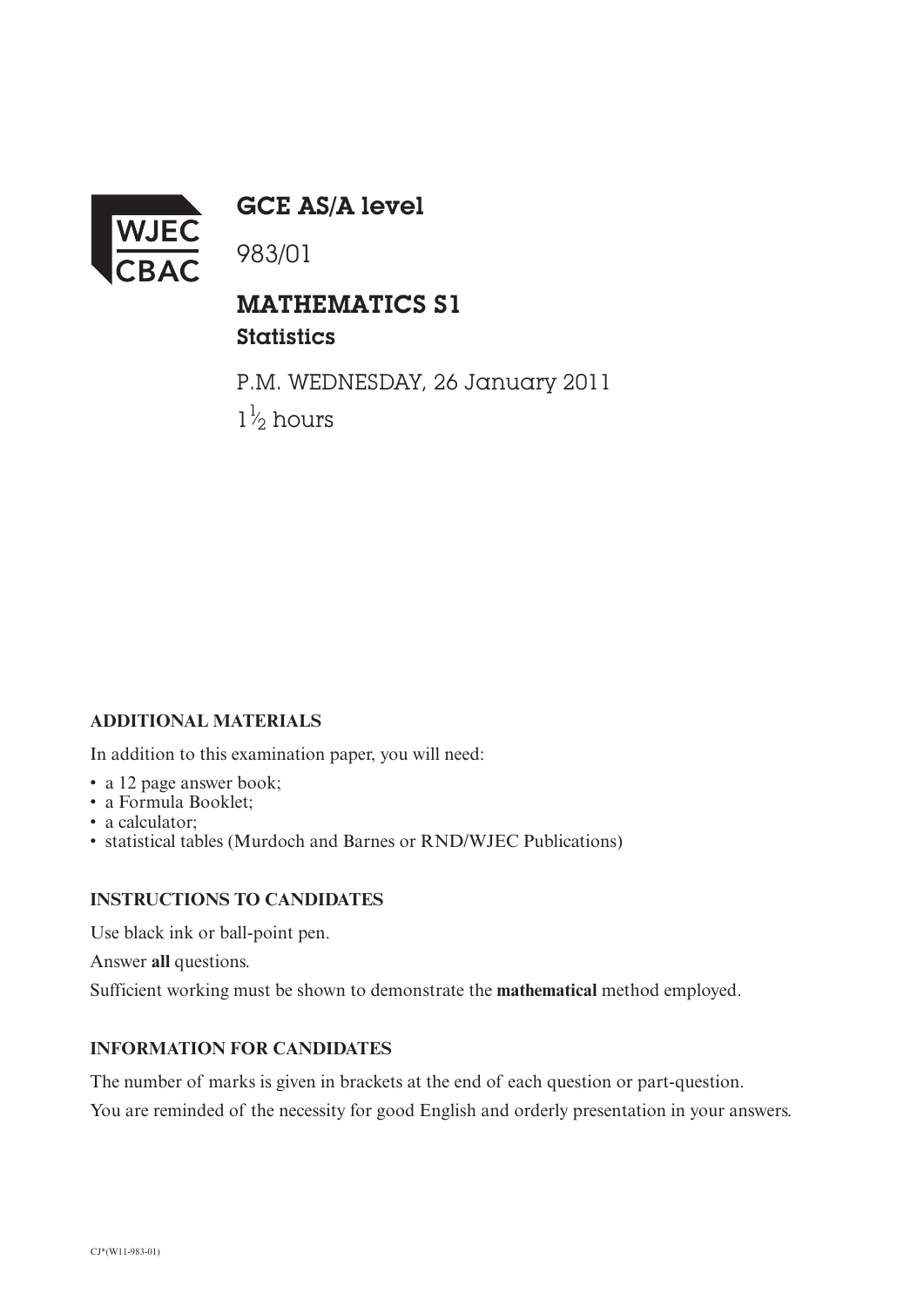- **1.** Jean has two fair dice, each in the shape of a regular tetrahedron. The four faces of each dice are numbered 1, 2, 3, 4 respectively. She throws the two dice simultaneously and the score on each dice is defined as the number on the face in contact with the table.
	- *(a)* Write down the sample space. [2]
	- *(b)* Calculate the probability that
		- (i) the sum of the scores on the two dice is 6,
		- (ii) the scores on the two dice are consecutive integers. [4]
- **2.** The events *A* and *B* are such that

$$
P(A) = P(B) = p
$$
 and  $P(A \cup B) = 0.64$ .

- *(a)* Given that *A* and *B* are mutually exclusive, find the value of *p*. [2]
- *(b)* Given, instead, that *A* and *B* are independent, show that

$$
25p^2 - 50p + k = 0,
$$

where *k* is a constant whose value should be found. Hence find the value of  $p$ .  $[5]$ 

- **3.** David owns a small collection of 12 CDs which he classifies into three types, classical, pop and jazz. He has 6 classical CDs, 4 pop CDs and 2 jazz CDs. One evening, he chooses 3 CDs at random from his collection to play. Find the probability that he chooses
	- $(a)$  one of each type, [3] *(b)* all classical, [2]
	- $(c)$  all of the same type. [3]
- **4.** The random variable *X* has the binomial distribution B(*n*, 0·2). Given that the mean of *X* is twice its standard deviation, find the value of *n*. [5]
- **5.** The number of cars, *X*, using a small all-day car park on a weekday may be assumed to follow a Poisson distribution with mean 15.
	- *(a)* Determine

$$
(i) \quad P(X=8),
$$

- (ii)  $P(10 \le X \le 20)$ . [5]
- *(b)* The charge for all-day parking is £8 and the attendant who collects the money is paid £50 per day. The daily profit from the car park is denoted by £*Y*.
	- (i) Find an expression for *Y* in terms of *X*.
	- (ii) Find the mean and variance of *Y*. [5]